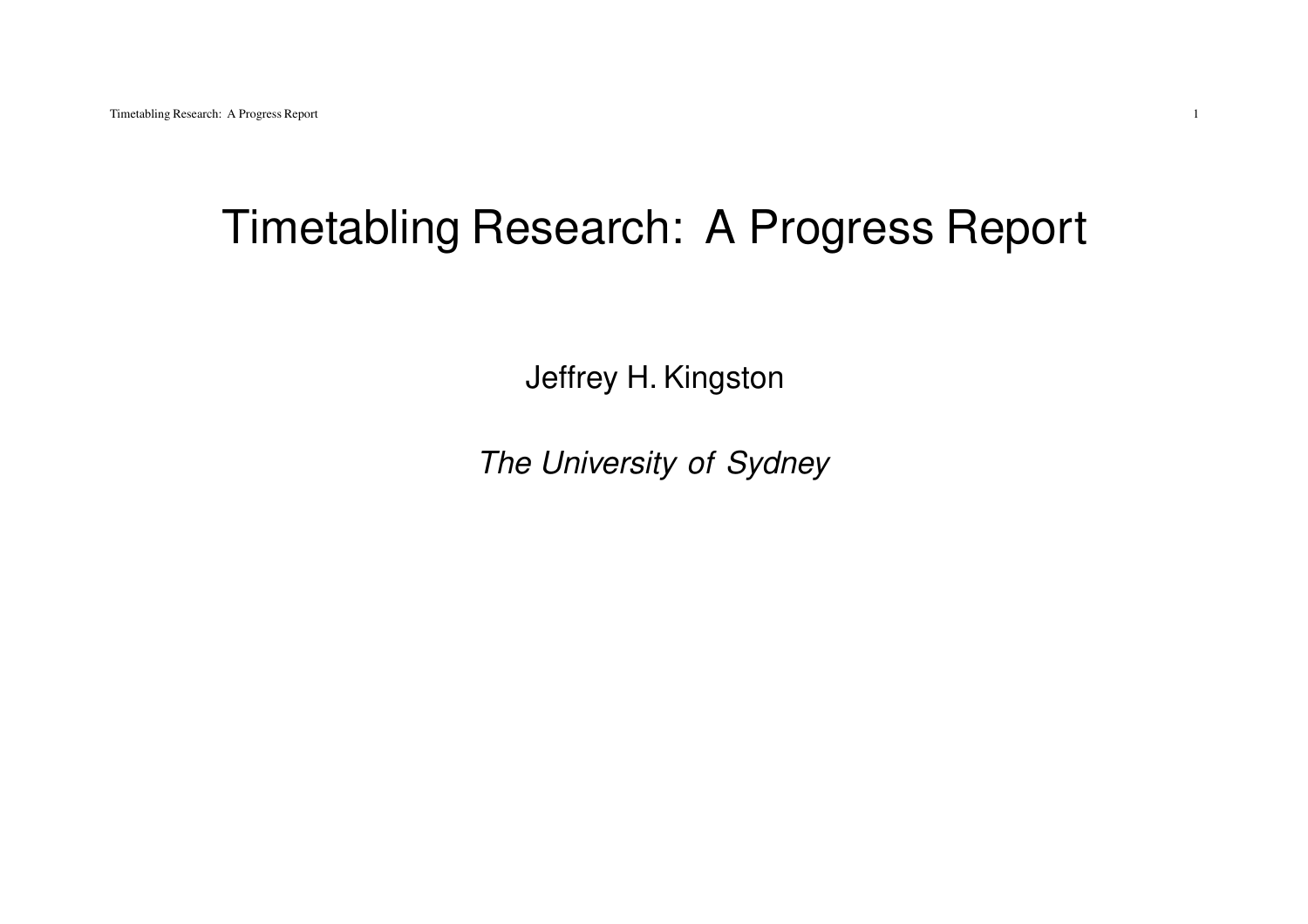#### **Introduction**

The first PATAT conference was over 25 years ago, in 1995.

- •How have the sub-disciplines changed since then?
- •What about the solvers?
- •Has our insight into timetabling deepened?
- •Where do we go from here?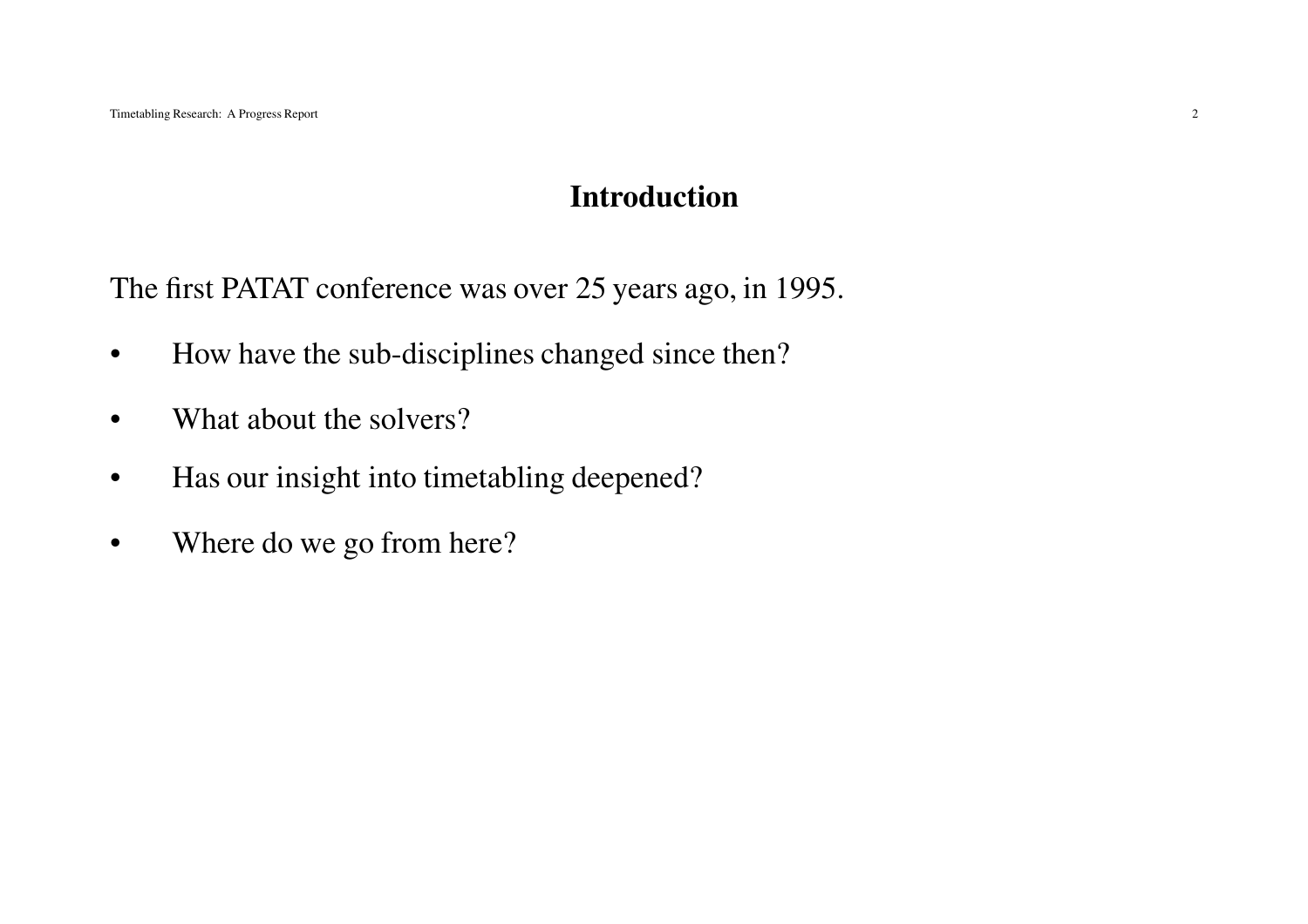## **Methodology**

Take 3 pairs of PATAT conferences and classify their papers:

- •1995 and 1997
- •2006 and 2008
- •2016 and 2018

All papers included, including plenaries, system demonstrations, etc.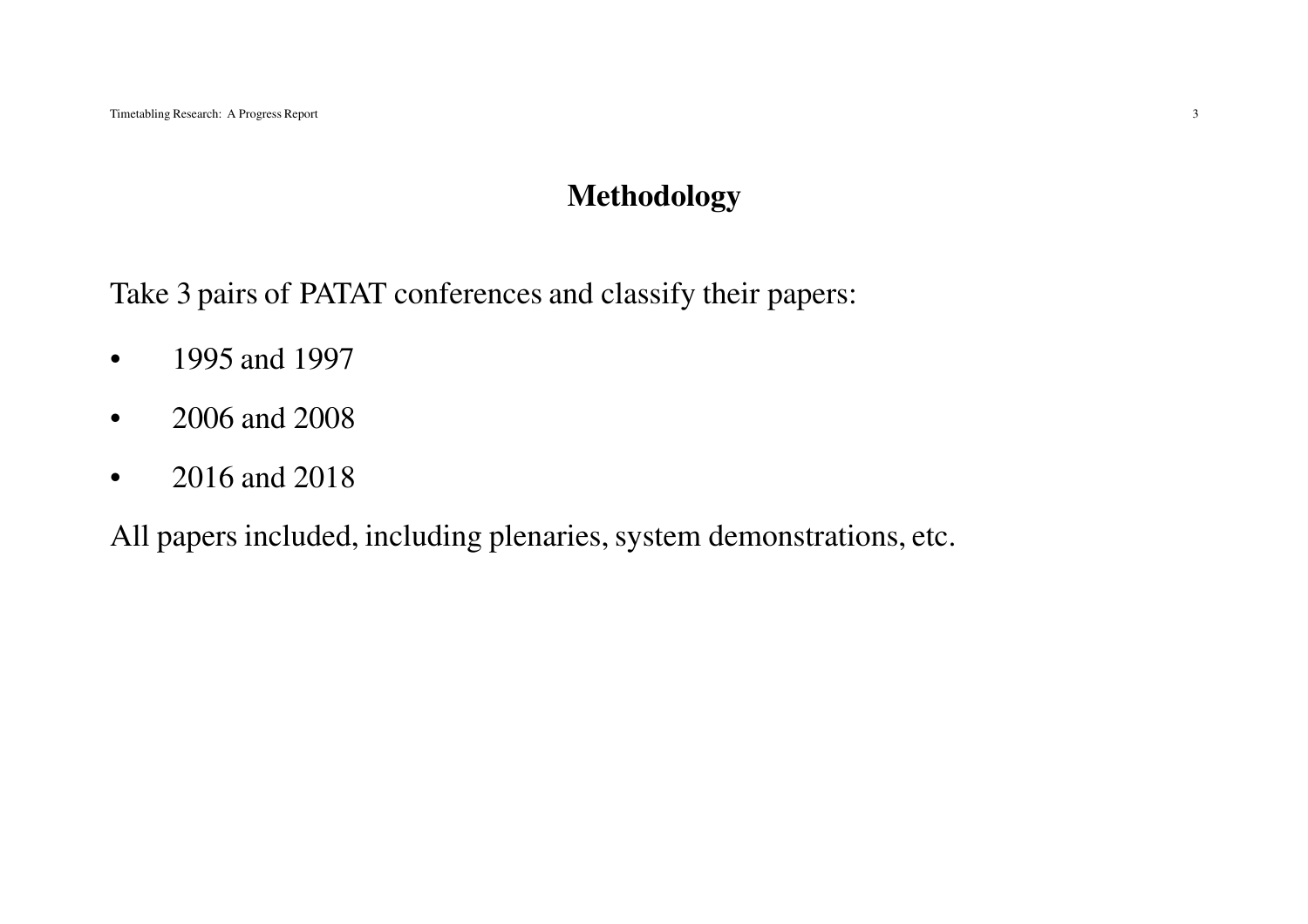# **Papers from each sub-discipline**

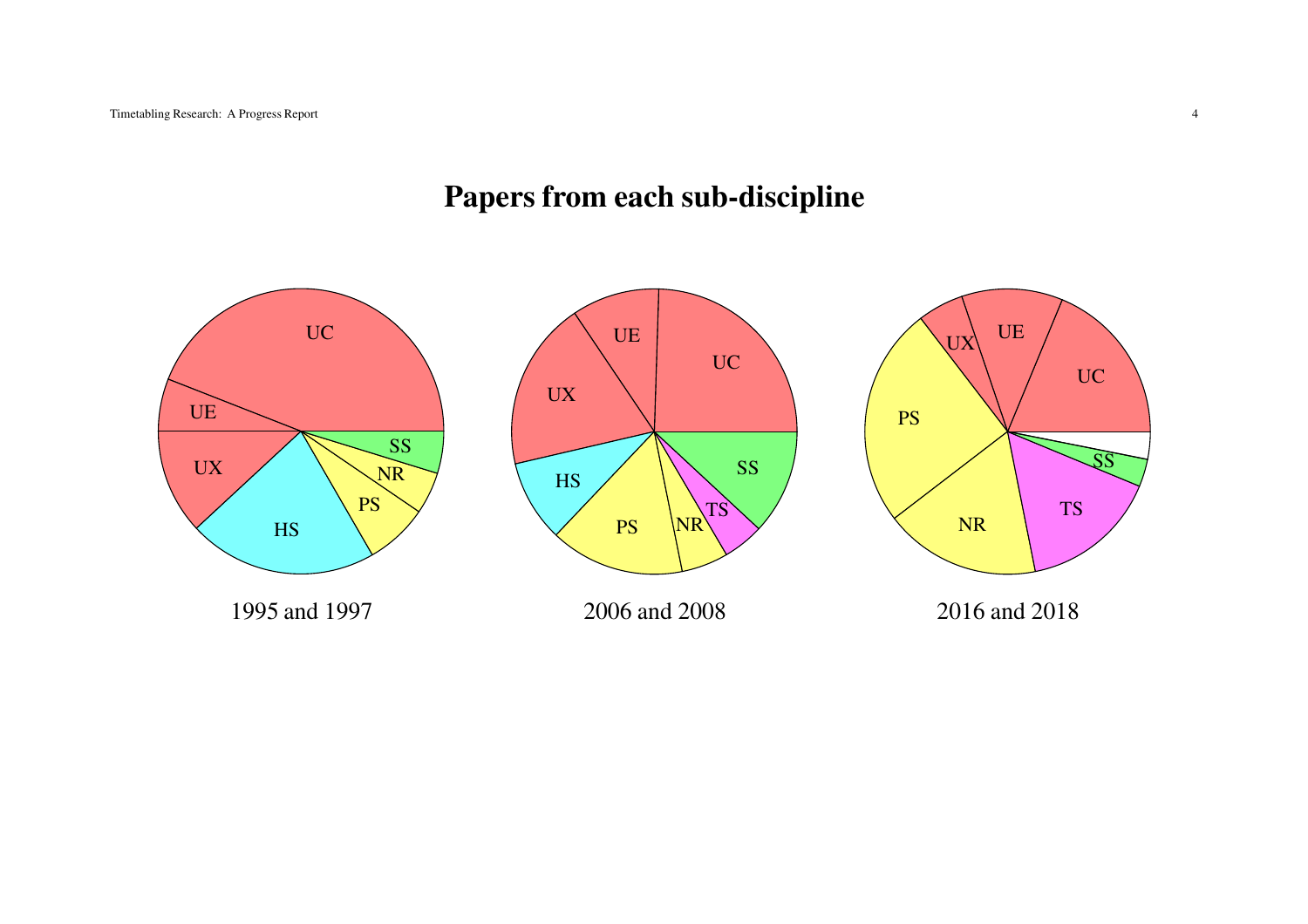# **Case study papers vs solver papers**

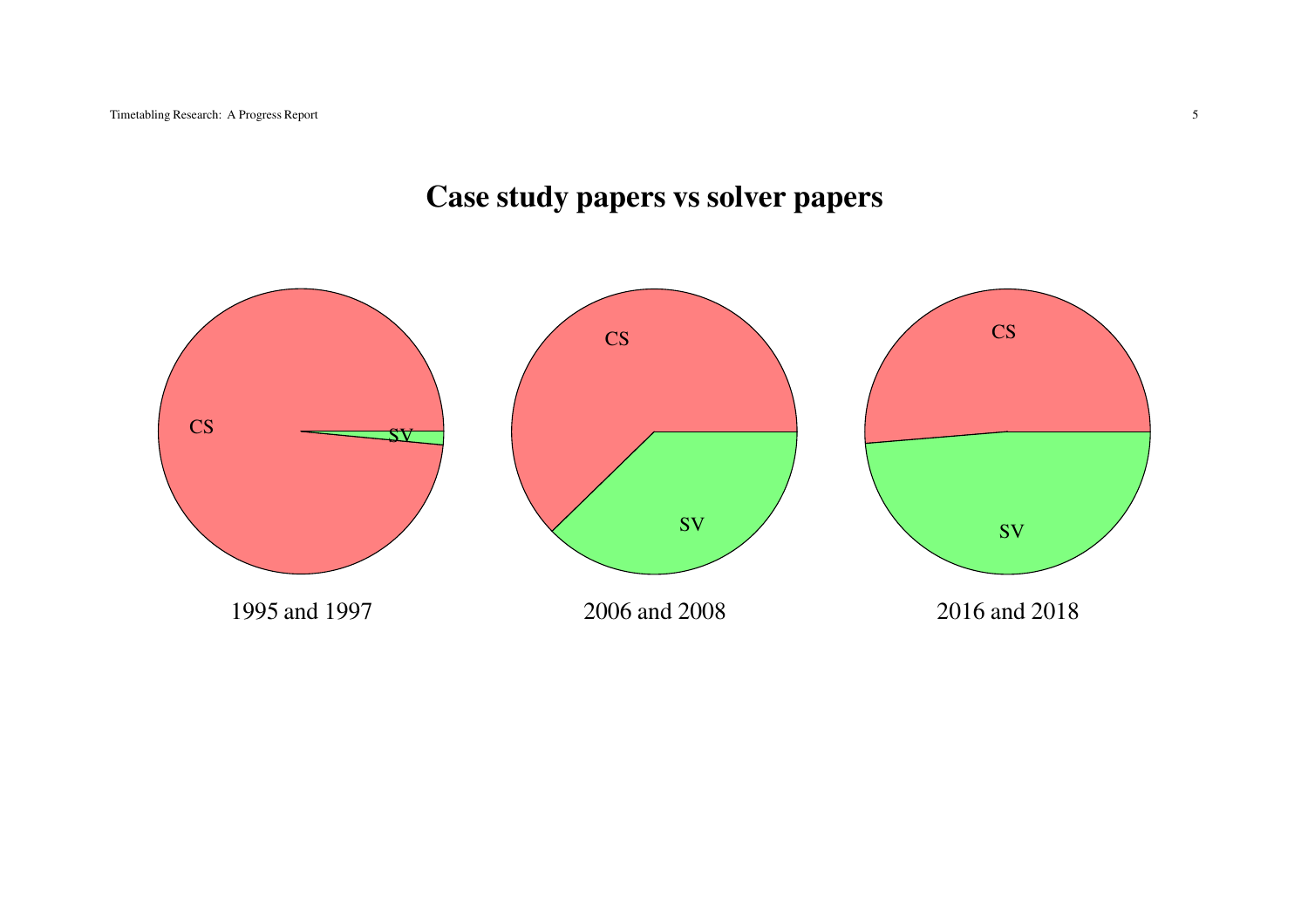# **Solver types**

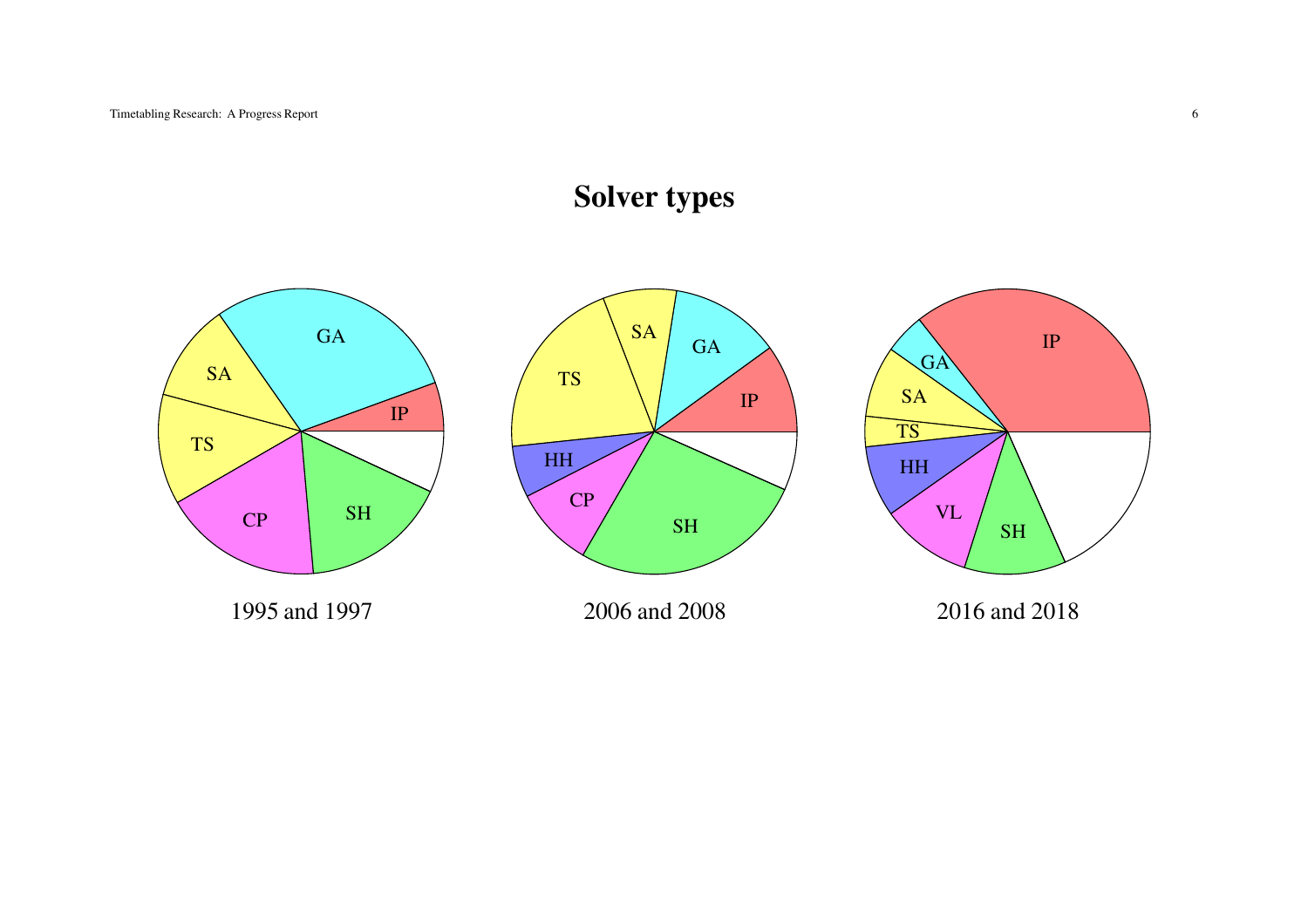#### **Progress within sub-disciplines**

*Stage 1*

Just <sup>a</sup> few case study papers; scope unclear

*Stage 2*

Plenty of case study papers; scope becoming clear

*Stage 3*

Standard data sets, competitions, and solver papers; scope clear

*Stage 4*

Decline; fewer papers; no clear research agenda

What constitutes progress depends on the sub-discipline's stage.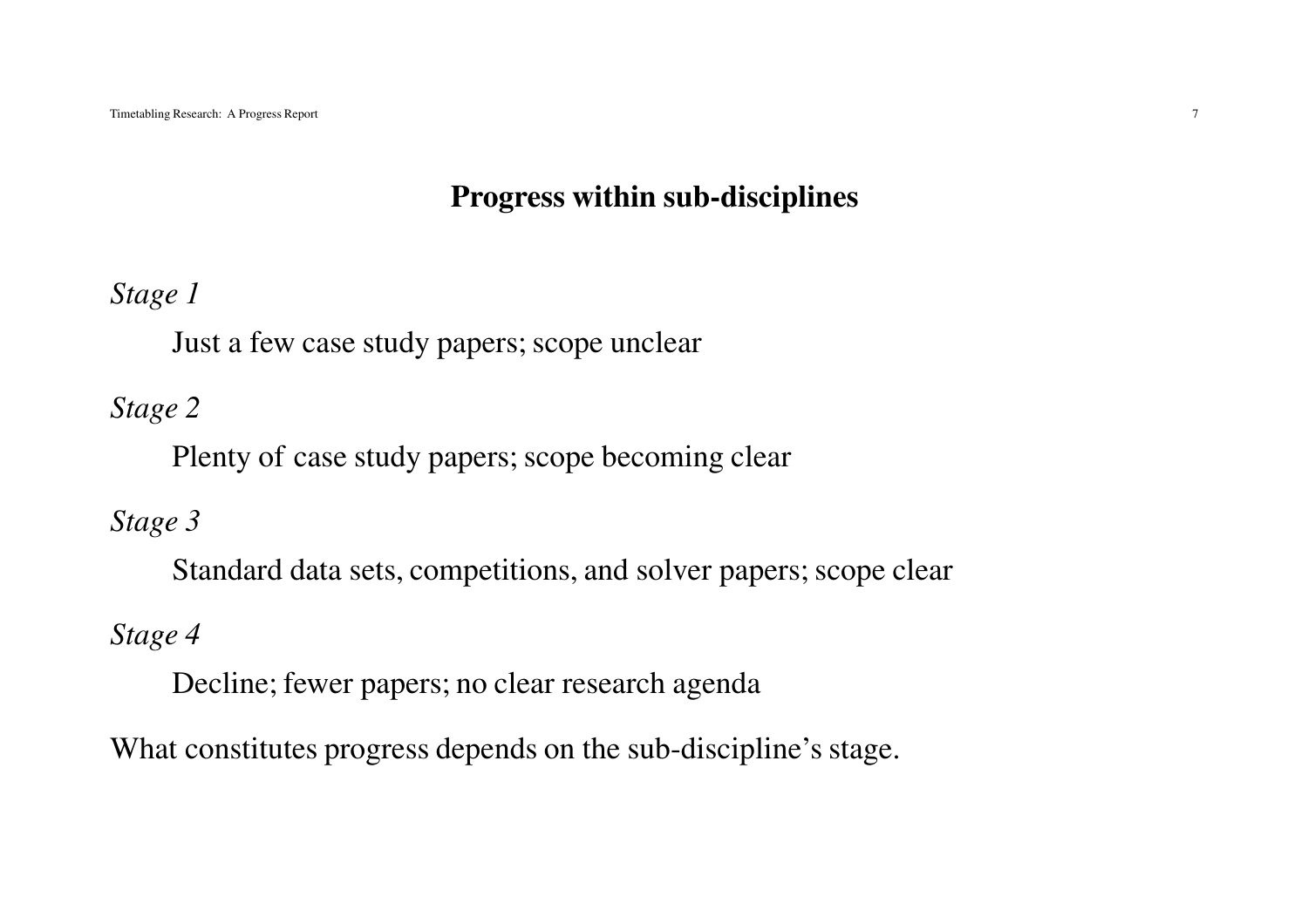### **Example: personnel scheduling excluding nurse rostering**

- •Many papers (see figure)
- •But no general picture, no standard data sets
- •Conclusion: Stage 2 but ready for Stage 3

Discussions of the other sub-disciplines in the paper.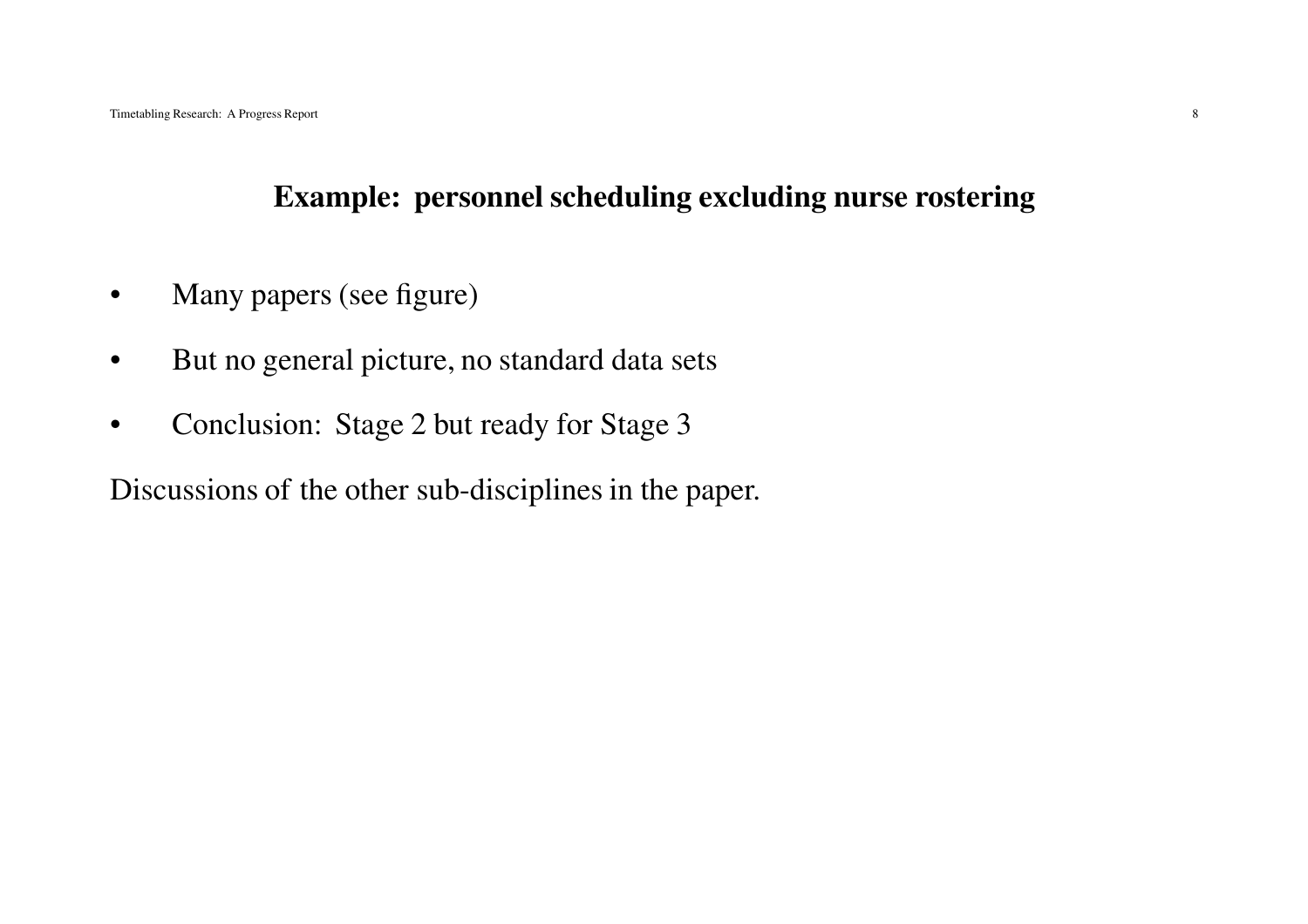## **Insight into the timetabling problem**

Solutions are better, but do we understand timetabling better?

- •Solving: blocked by NP-completeness
- $\bullet$ Specification: steady improvement
- •Insightful papers: few and scattered

Insight has deepened, but only very slowly.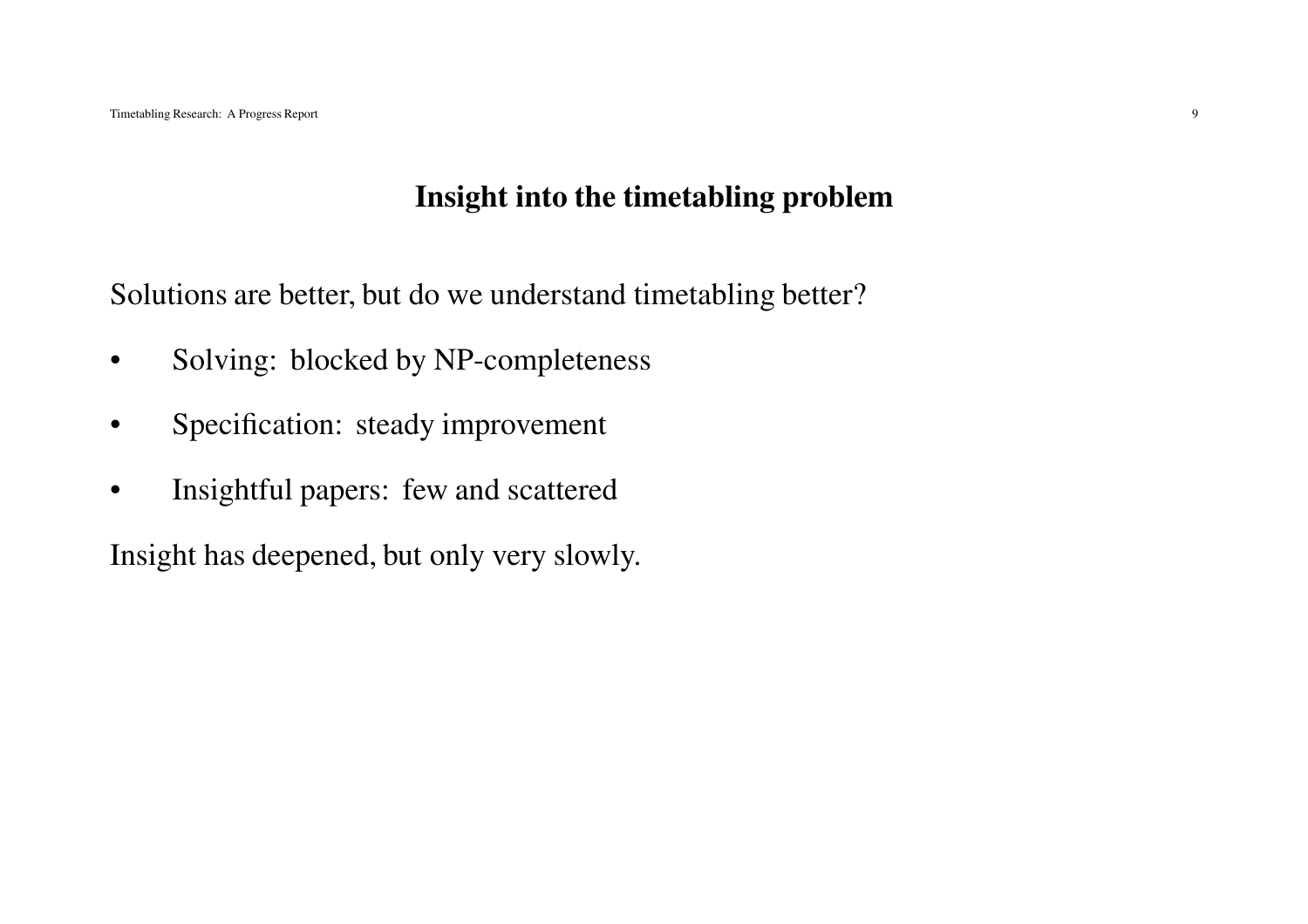## **Moving forward**

## **Our goal**

*Automated timetabling seeks to help people find high-quality timetablesquickly and reliably wherever they are needed.*

## **Case study papers can become backward-looking**

When the scope of <sup>a</sup> sub-discipline is already clear

## **Solver papers can become backward-looking**

When good, real-world data sets are already being solved to near optimality.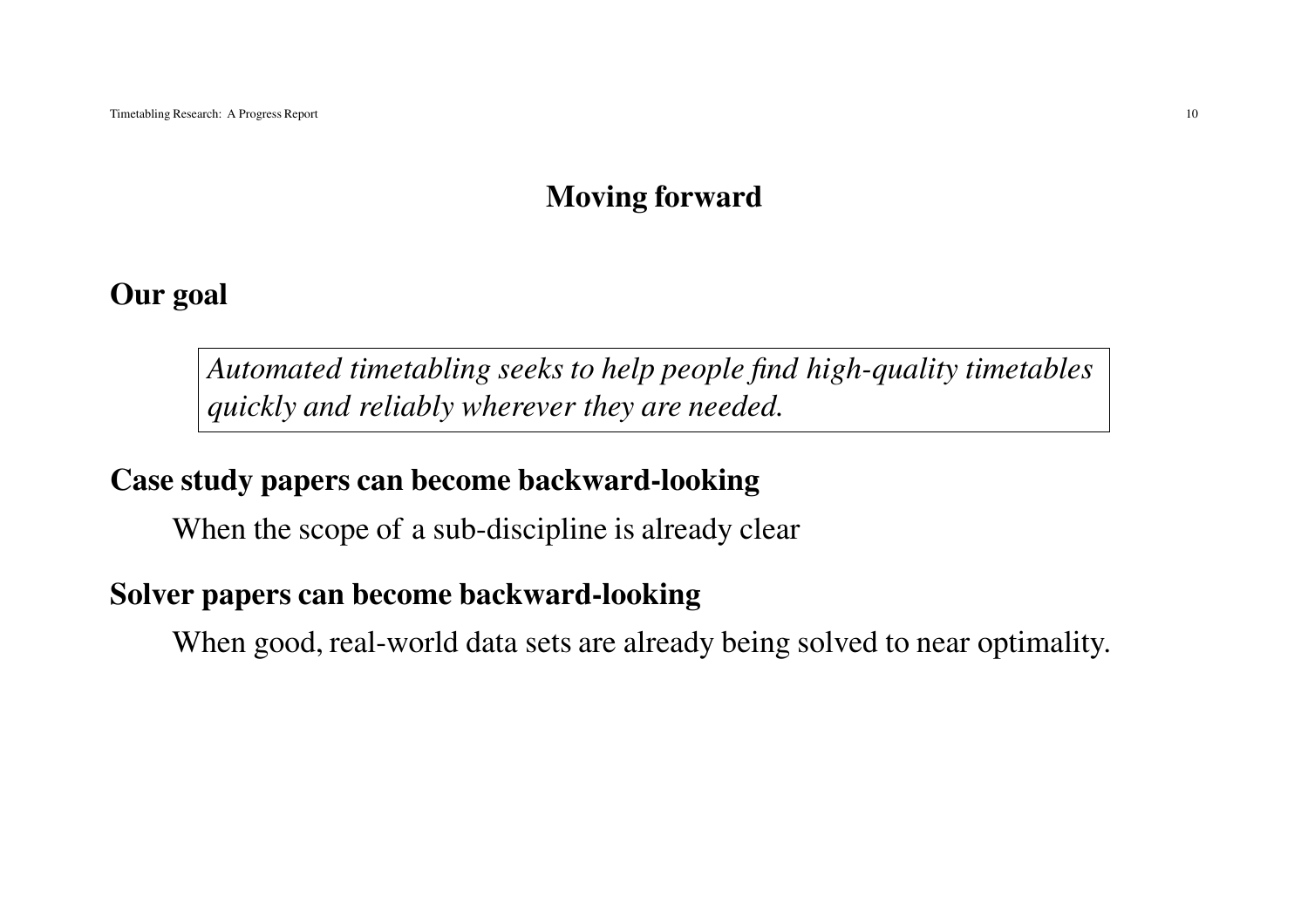## **Diminishing returns example: instance BGHS98**

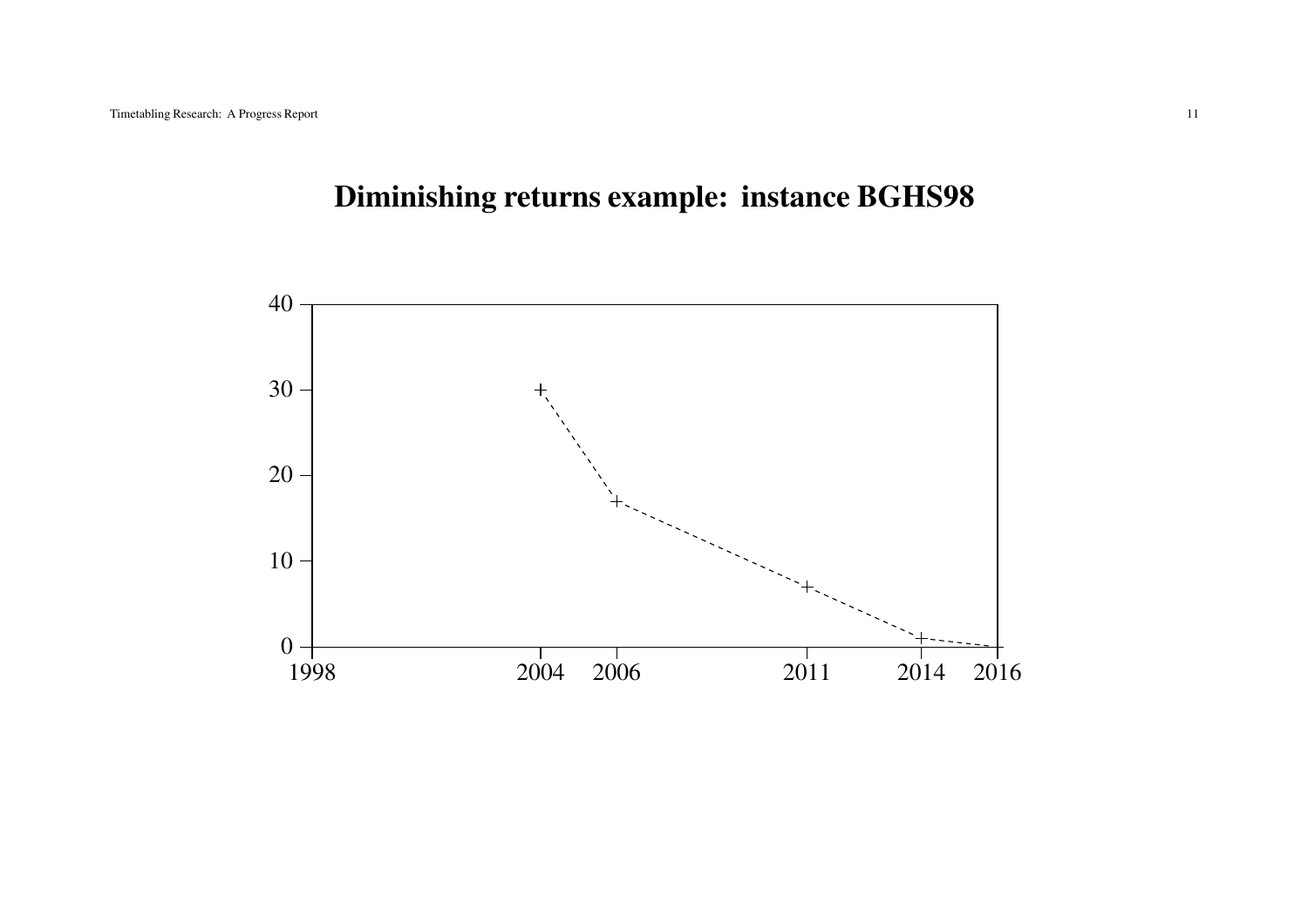# **Forward-looking and backward-looking papers**



2016 and 2018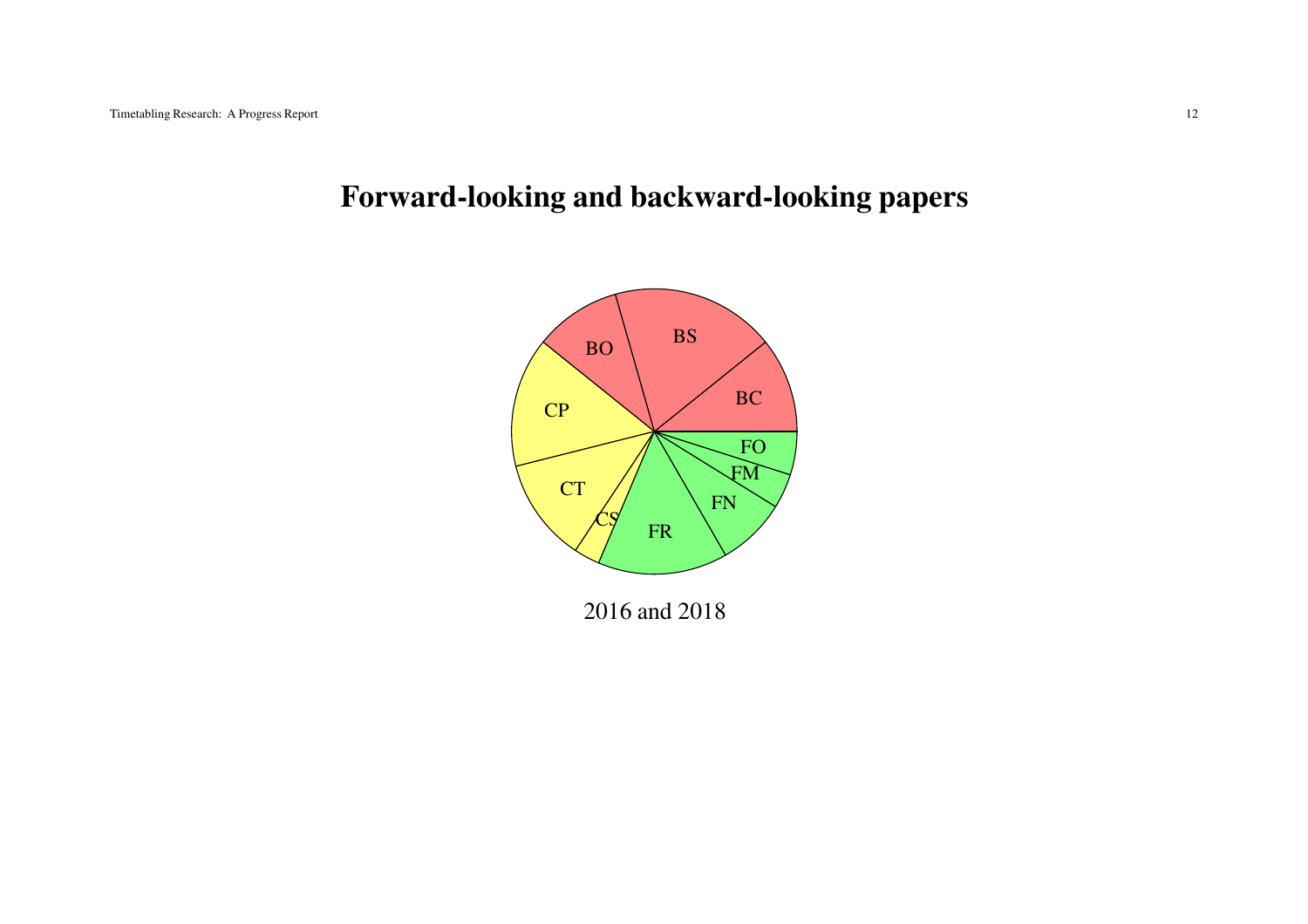## **Suggestions for forward-looking papers**

- •Large case studies
- •Faster and more robust solvers
- •Minimal perturbation problems
- •Infrastructure (data formats, data sets, competitions, …)
- $\bullet$ Dissemination of timetabling expertise

Overall theme: recommit to practice.